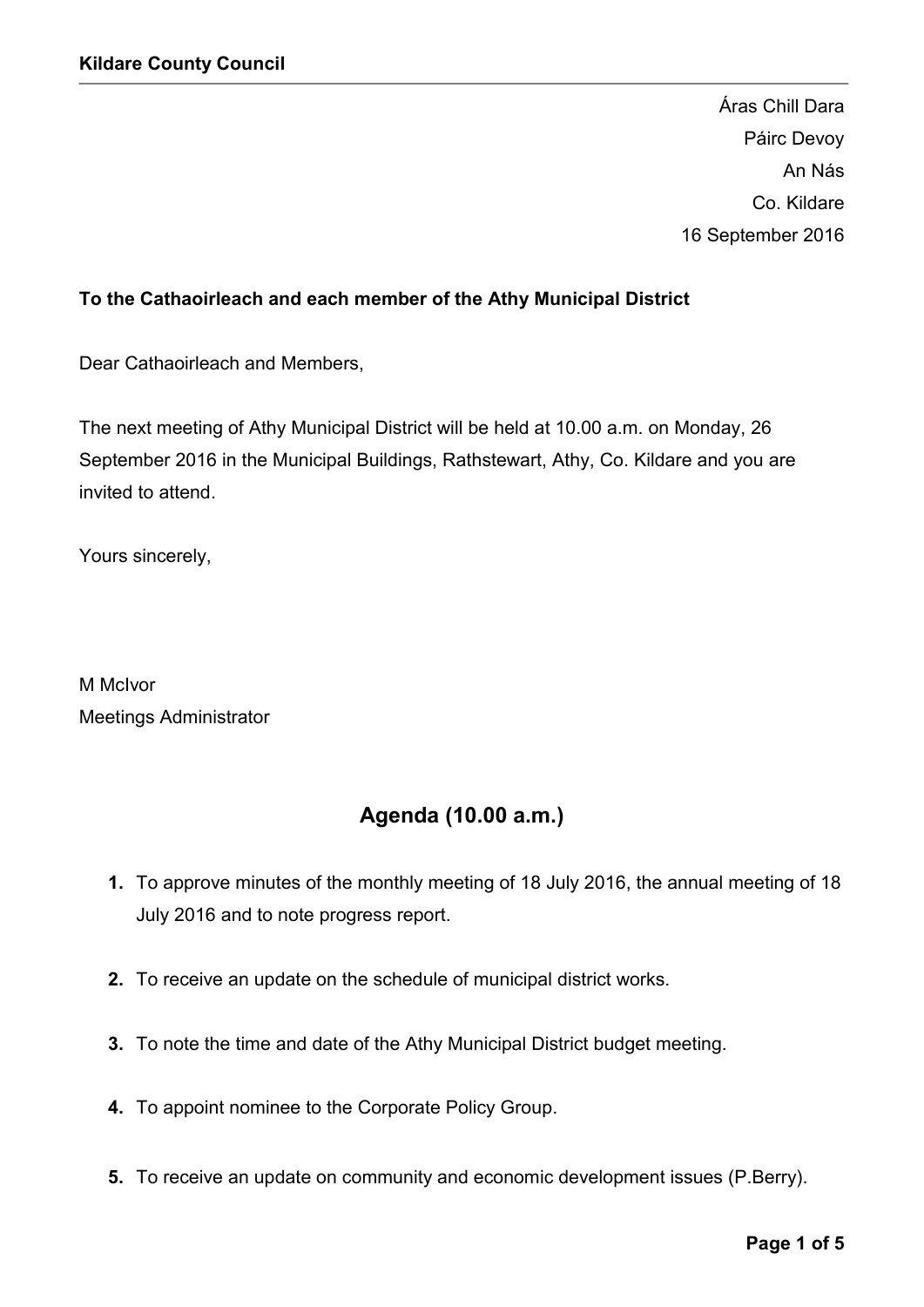# Roads, Transportation and Public Safety (10:15 a.m.)

6. To receive an update on progress on the Athy Distributor Road.

#### **Motions**

### 7. Councillor Wall

That the council immediately bring the car park and surrounding areas at Meeting Lane, Athy, up to a proper standard including providing for more security at the skate park.

#### 8. Councillor Dalton

That L7026 be considered for works under the LIS programme.

#### 9. Councillor Dalton

That remedial works be carried out to the access road to Monasterevin Cemetery.

#### 10.Councillor Breslin

That the council proceed with the Part 8 process for the following schemes: car park at Kildangan, Kildangan Bridge and the redesign of Edmund Rice Sq, Athy.

#### 11.Councillor Breslin

That the council consider a scheme to replace/upgrade litter bins throughout the municipal area.

## 12.Councillor Miley

That the council work proactively on all approach roads to Athy and work with all the landowners that are willing to help improve the approaches to Athy town particularly on the Stradbally Road.

## 13.Councillor Miley

That the council concentrate on the large number of minor roads and cul-de-sacs in the Athy Municipal District to ensure that they are passable and potholes are filled.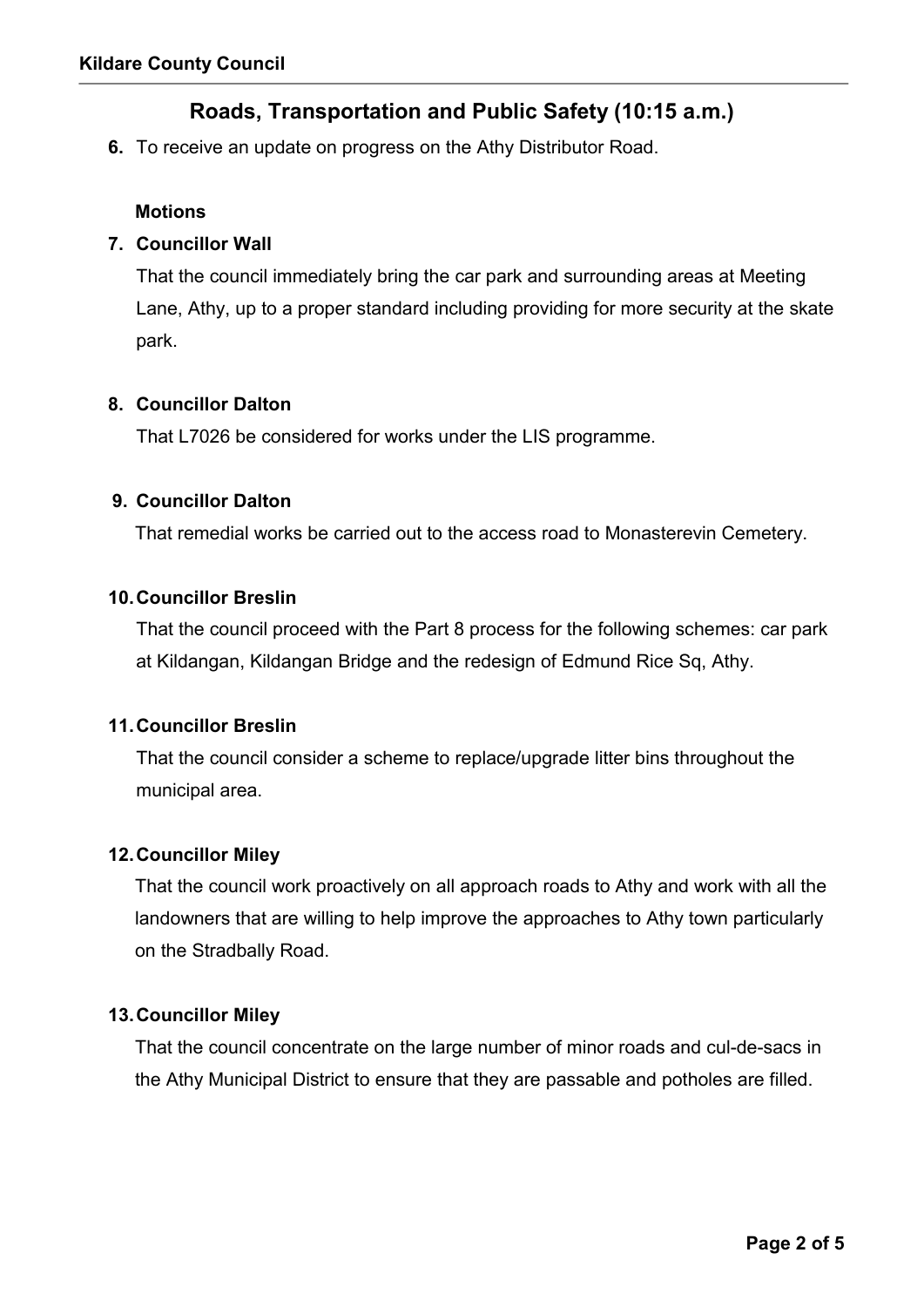### Questions

## 14.Councillor Wall

Can the council confirm the up to date position with the provision of a footpath linking Cowpasture to Hopkins Haven in Monasterevin and the upgrade of the road surface there as previously agreed?

## 15.Councillor Dalton

Can works be carried out to alleviate flooding at the courtyard of the Bothar Bui housing estate in Athy?

## 16.Councillor Miley

Can the council work with landowners to cut hedges where they are causing an obstruction to our roads particularly Belan, Mullaghmast, Usk, Kilrush, Ballyvass and many other areas?

## 17.Councillor Wall

Can the council bring the Mill Lane, Ballitore, up to a proper standard given the number of houses on the lane, the local soccer club using it and the upcoming opportunity of a utility doing some work on it?

## 18.Councillor Miley

Can the council devise a rural light policy to accommodate rural dwellers that lighting would be of benefit to them in this community?

## 19.Councillor Keatley

Can the council give a timeframe for the completion of safety works at Bolgers Cross, Grange and Graney Cross, Carrigeen?

## 20.Councillor Keatley

Can the council improve sight lines at George's Cross, Kilkea as a matter of urgency?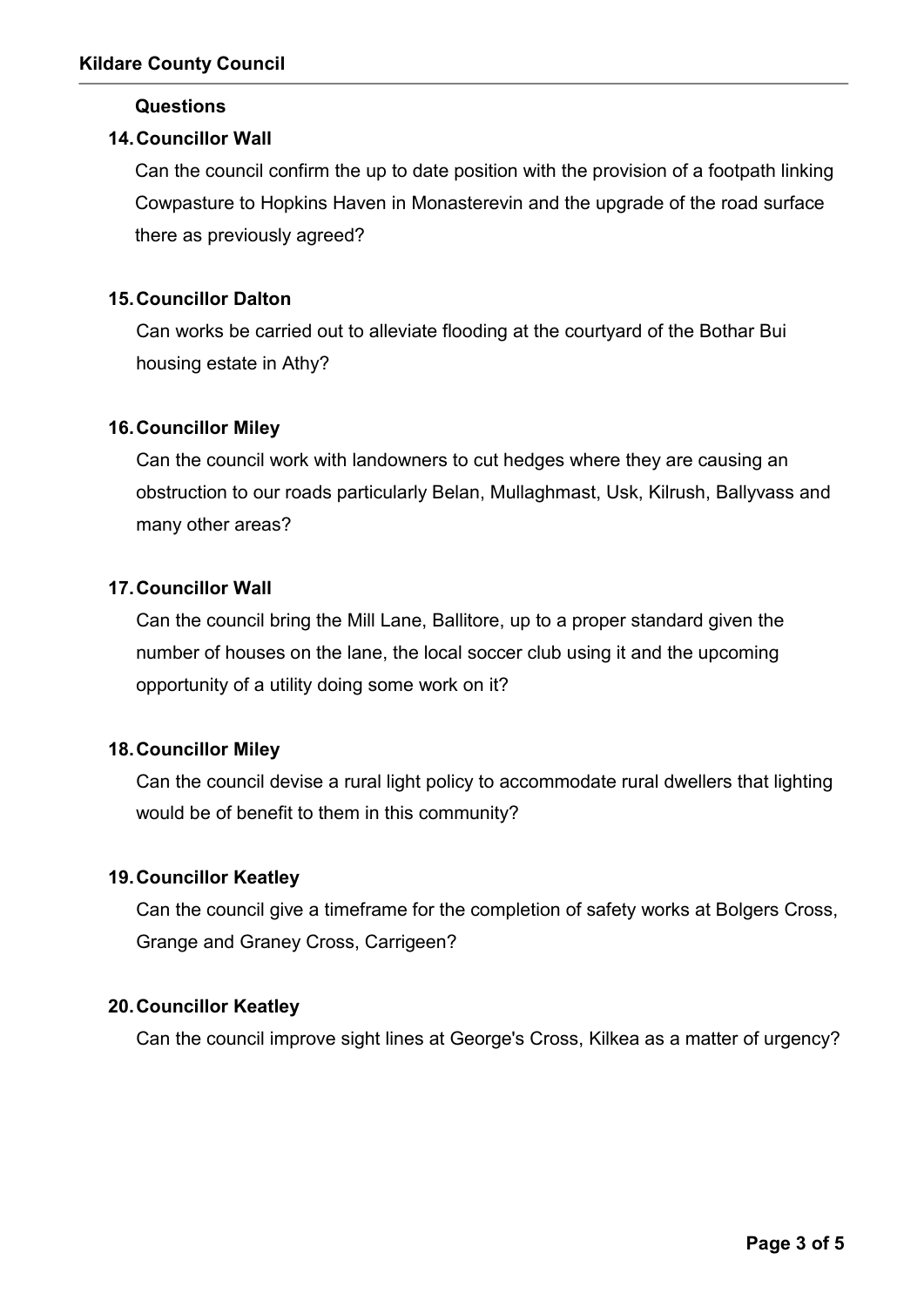## Water Services and Environment (10.45 a.m.)

- 21.To receive an update on the improvements on the sewerage network planned for Narraghmore.
- 22. To receive a presentation on the South Eastern CFRAMS Draft Flood Management Plan.

#### Motion

#### 23.Councillor Redmond

That we as a municipal district develop a watercourse/river plan for the ongoing future of our area into the next 20 years on how we want to develop this amazing amenity.

#### Question

#### 24.Councillor Dalton

Can parking spaces be provided at Monasterevin Cemetery?

## Finance (11.00 a.m.)

#### Question

#### 25.Councillor Redmond

Can we as a council be given an overview of the councils mortgage to rent scheme and the role of approved housing bodies in delivering this to our constituents?

## Planning, Community and Culture (11.10 a.m.)

#### Motion

## 26.Councillor Wall

That the council inform its members of the up to date position with the provision of a new secondary school for St. Paul's Monasterevin, what contact has the local authority had with the department of education and with those involved in the provision of such a much needed educational facility.